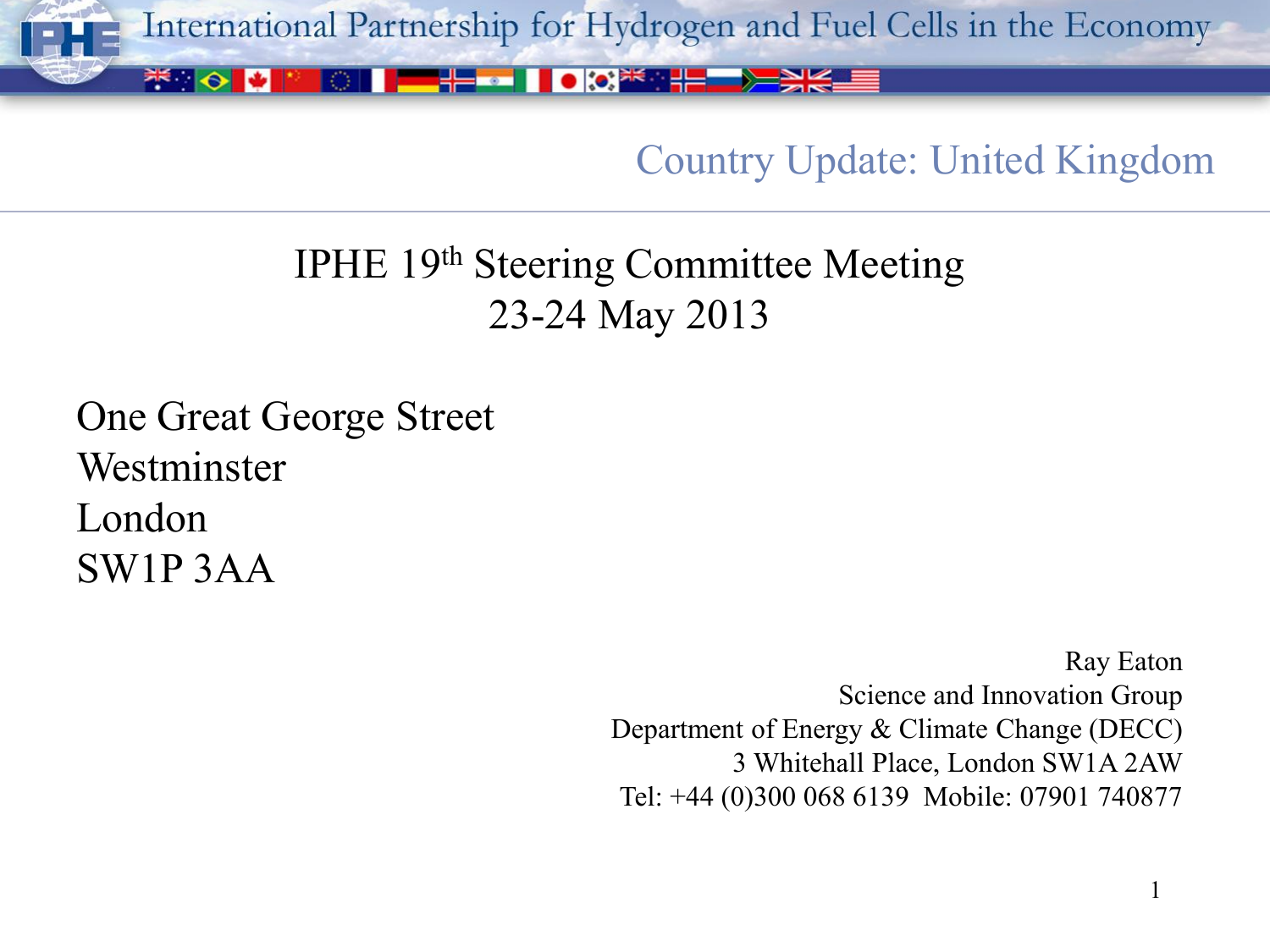

### Country Update: United Kingdom

- Recent developments
- Hydrogen TINA
- UKH2 Mobility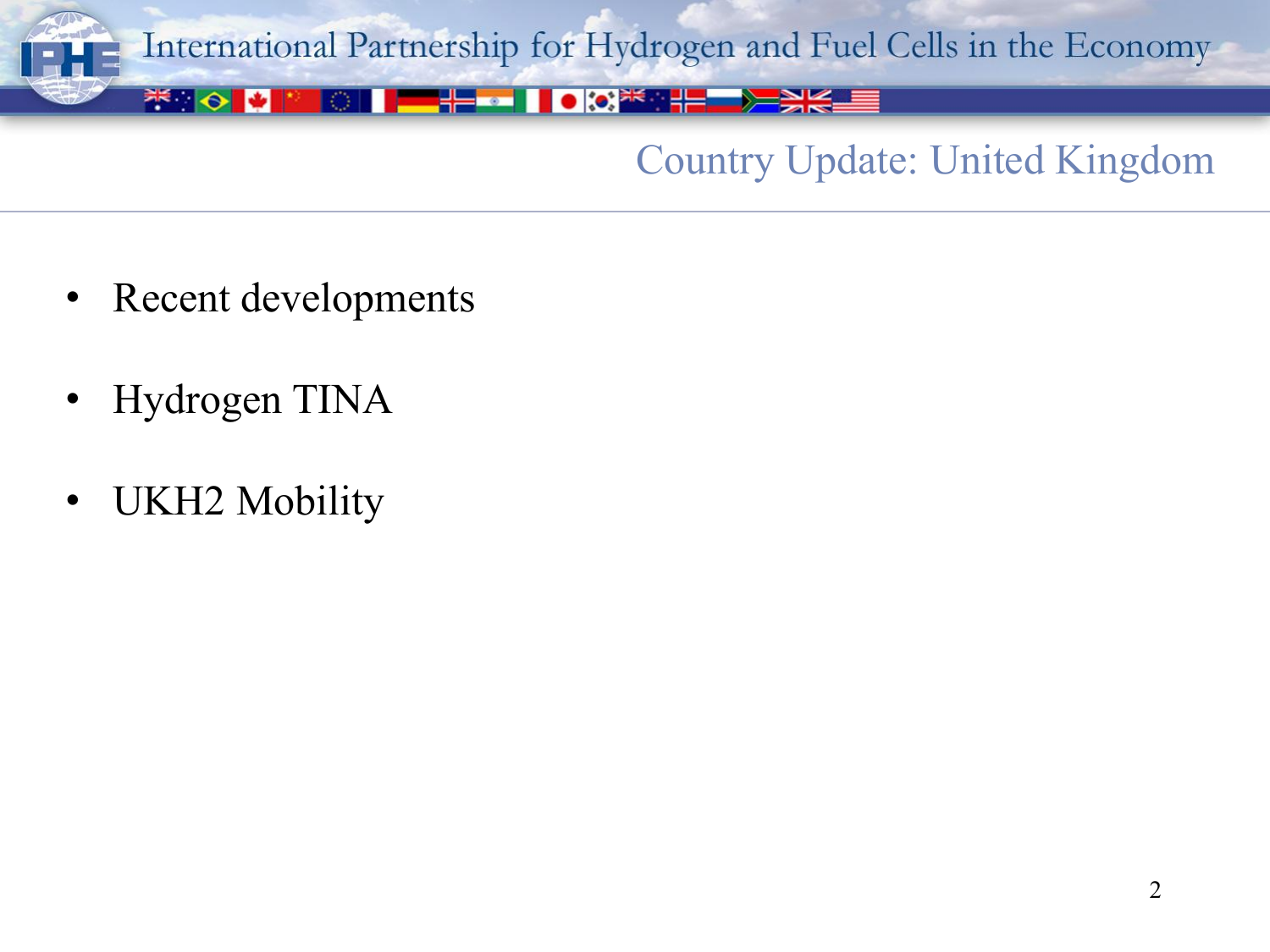

### Recent developments

- Renewed interest in hydrogen….
	- for transport
	- for energy storage/ grid balancing
	- for heat
- … but many uncertainties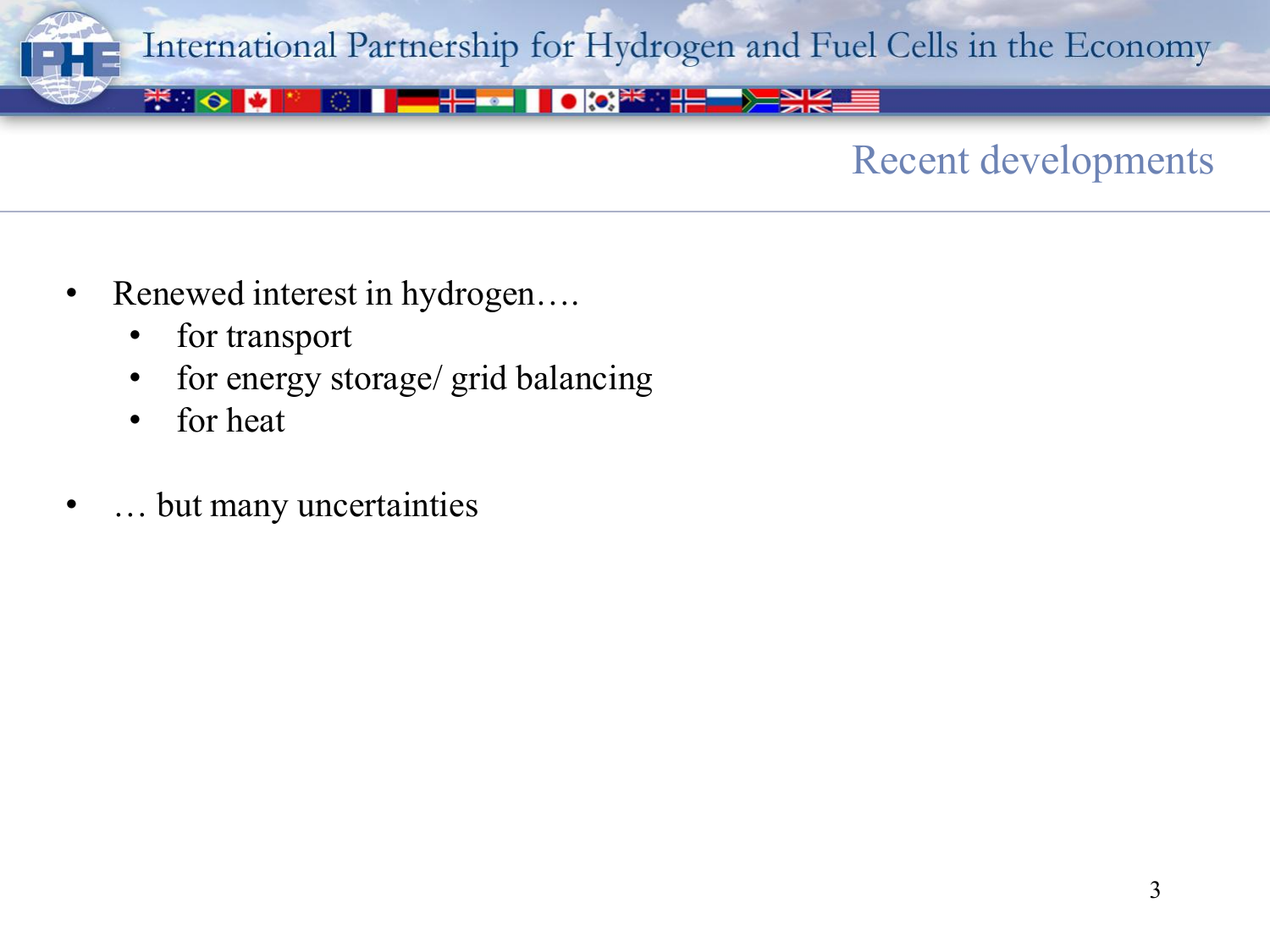

## Hydrogen TINA

#### **Technology Innovation Needs Assessments**

- TINAs are a collaborative effort by the Low Carbon Innovation Coordination Group (LCICG) which represents the major public sector funding organisations in the area of low carbon innovation.
- TINAs aim to identify and value the innovation needs of specific low carbon technology families to inform the prioritisation of public sector investment in low carbon innovation.
- The analytical methodology for TINAs has been developed by the Carbon Trust with contributions from core LCICG members and other experts.
- Beyond innovation there are a number of opportunities and barriers which are addressed by other Government initiatives.
- TINAs for a number of low carbon energy technologies have already been completed and published, and are available on the LCICG website: *[www.](http://www.lowcarboninnovation.co.uk/)[lowcarboninnovation](http://www.lowcarboninnovation.co.uk/)[.co.uk](http://www.lowcarboninnovation.co.uk/)*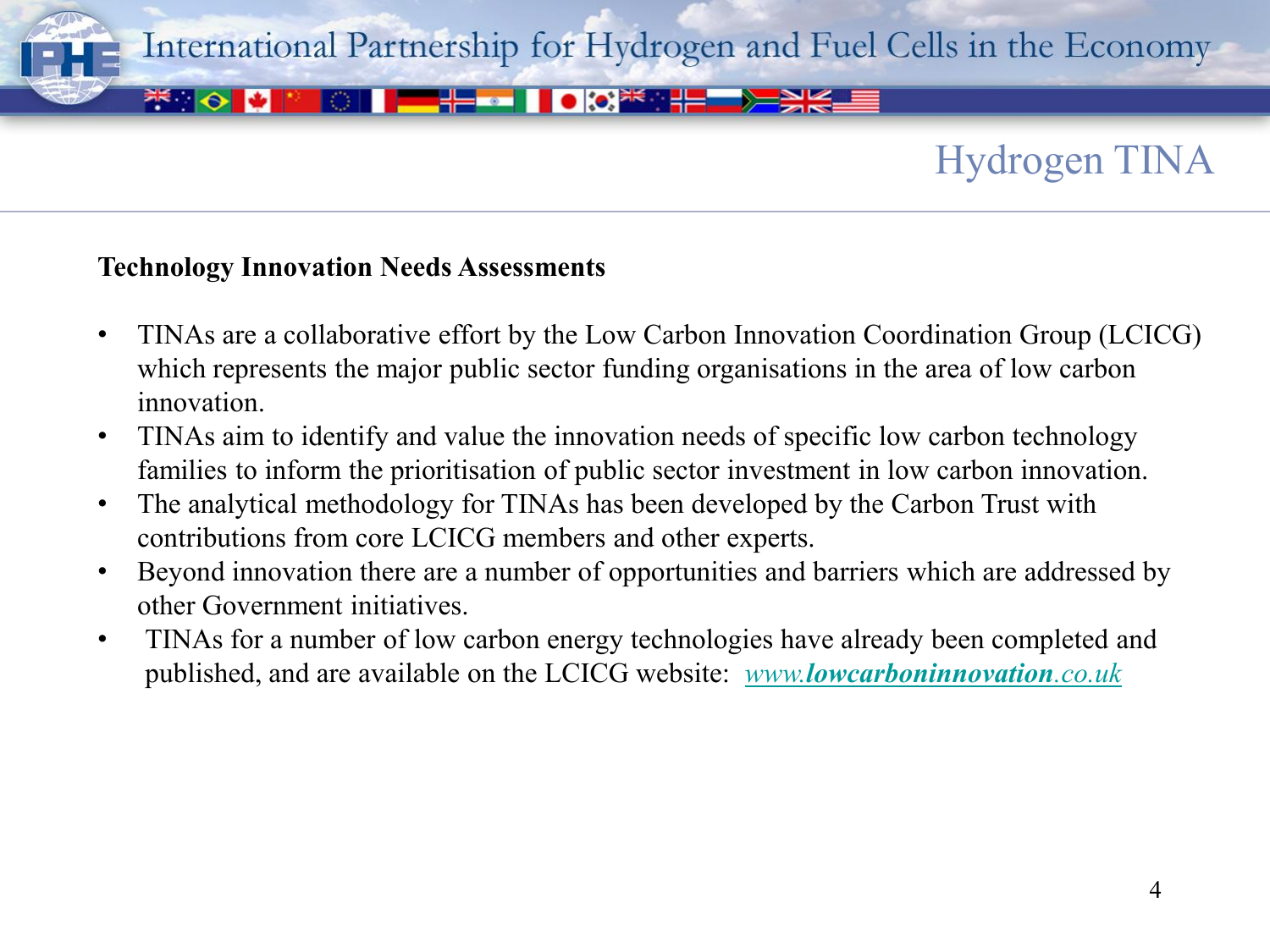

## Hydrogen TINA

#### **Key emerging messages (1)**

For hydrogen transport

- There are 3 options for ULEVs, each has advantages and disadvantages, there is no clear winner.
- Hydrogen transport is sufficiently attractive for it to be a credible option.
- The technology is available, works, and is ready for roll-out.

#### For hydrogen in the broader energy system

- It is harder to predict the role for hydrogen than in the transport case.
- Existing energy system models do not reflect the full value of hydrogen to the energy system.
- There are major uncertainties regarding the future production of hydrogen, and alternative scenarios are needed to deal with this.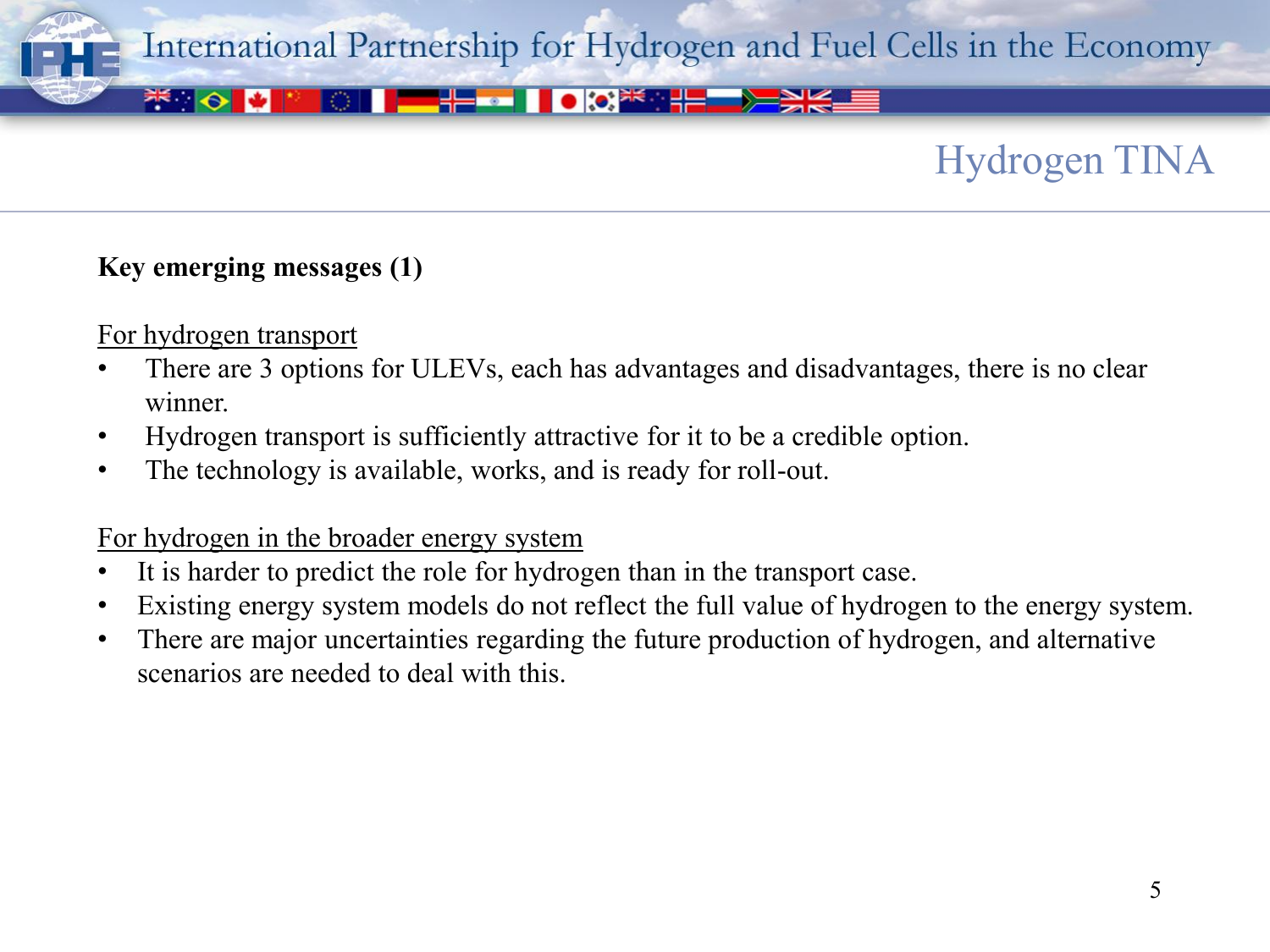

## Hydrogen TINA

#### **Key emerging messages (2)**

#### Market failures

- For early refuelling stations, there is a first mover disadvantage.
- The returns from refuelling stations are insufficient to drive the innovations which would be desirable to facilitate the roll out.
- Lack of market certainty is a key barrier to investment by the private sector

#### Scope for cost reduction

- Huge economies of scale are possible. Costs could reduce by 75% by 2020.
- In the short term, the priority is to industrialise the innovation which has already happened.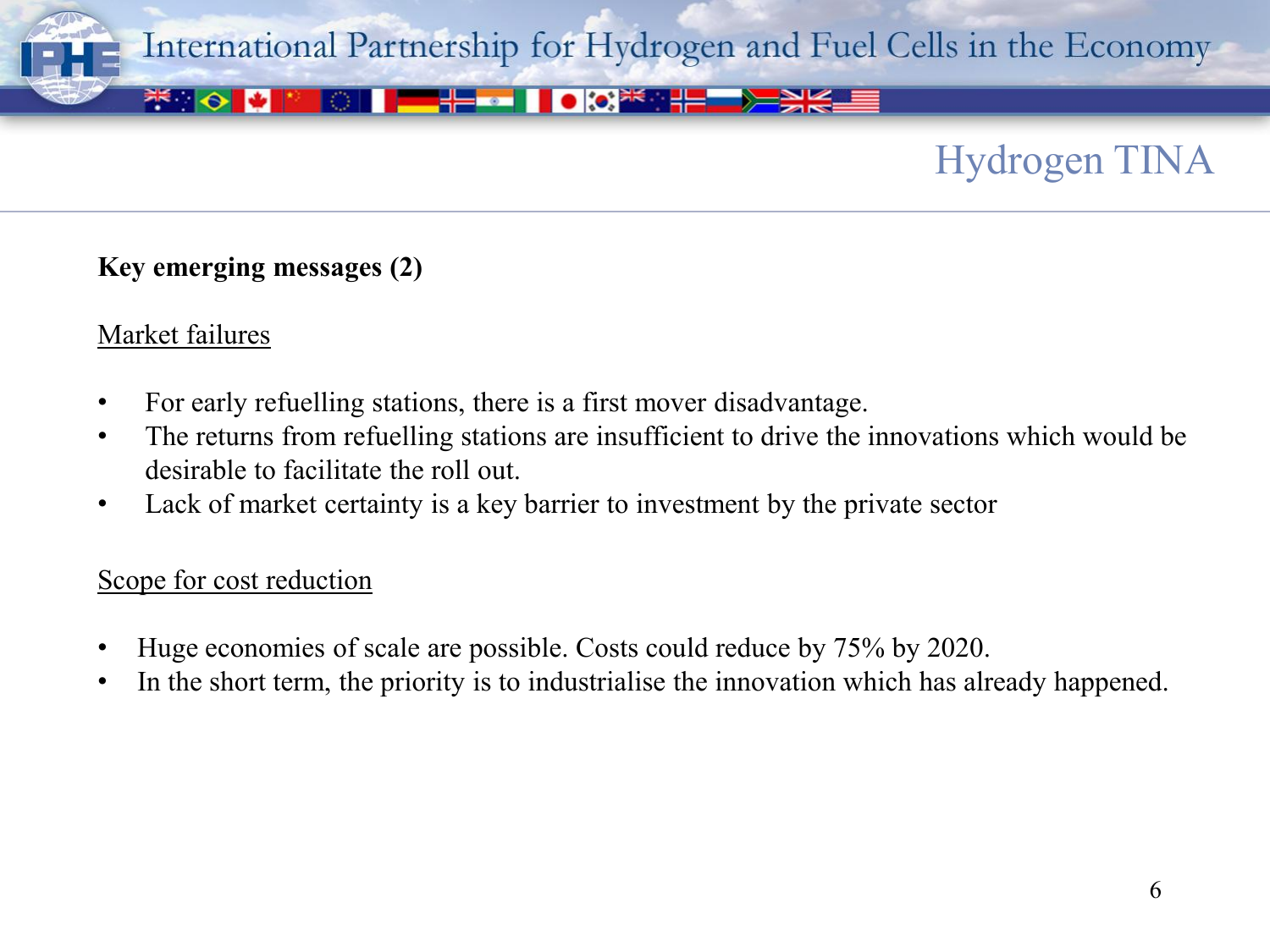

### UKH2Mobility

#### **UK H2 Mobility**

- An industry-led collaboration also involving 3 Government Departments to evaluate the benefits and develop a business plan for the roll out of hydrogen refuelling infrastructure and fuel cell electric vehicles (FCEVs) in the UK from 2015.
- Follows a similar project in Germany.
- The project kicked off in January 2012.
- Phase 1, the analysis phase has been successfully completed, and a public report is available.
- Phase 2, the preparation of a business case is underway and will be completed before the end of the year. If successful, this will be followed by Phase 3, the preparation of an implementation plan, and Phase 4, the implementation.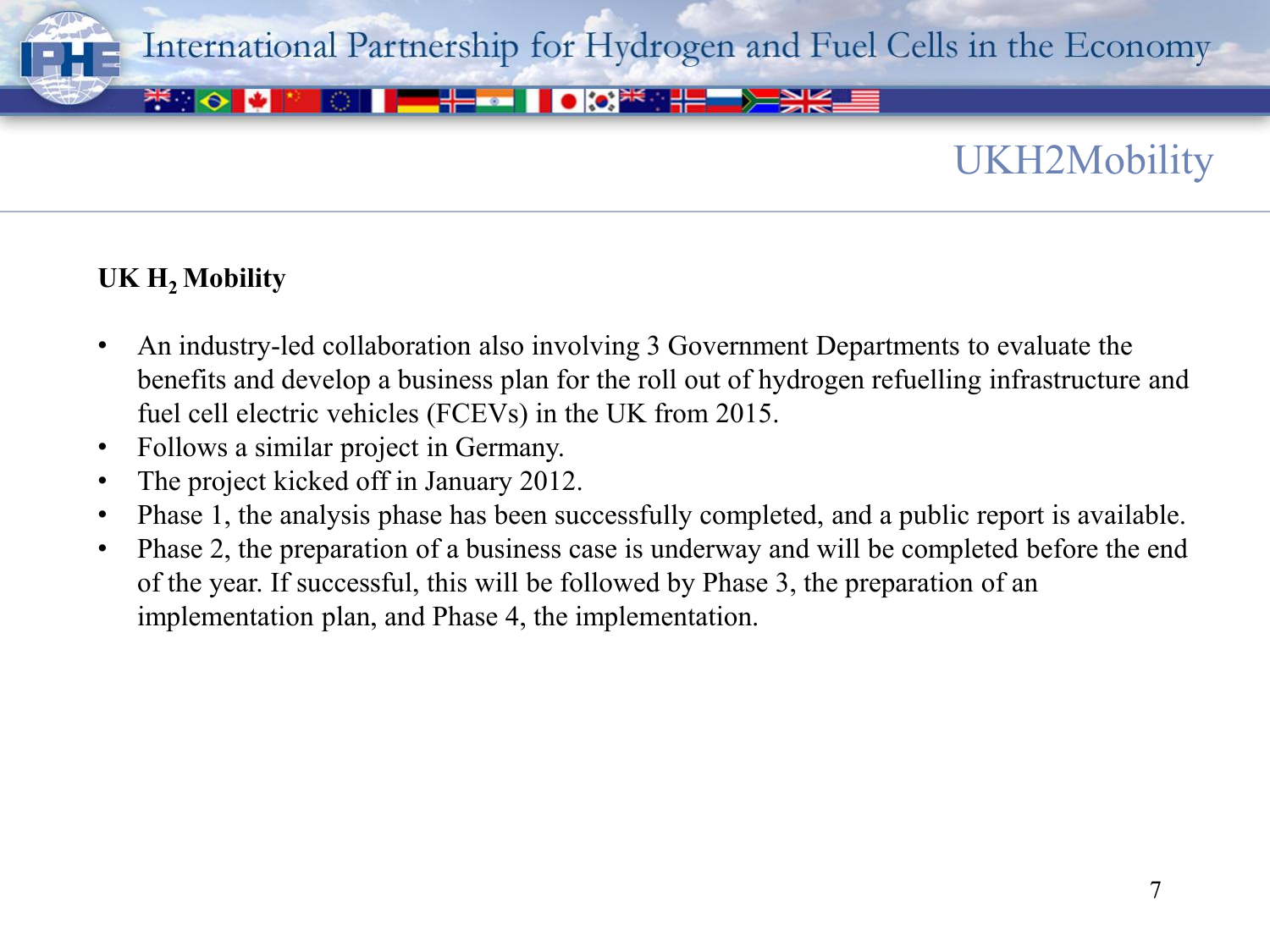

### UKH2Mobility

#### **Phase 1**

- Evaluated consumer demand for FCEVs over time
- Determined the hydrogen refuelling infrastructure necessary to support the consumer demand and planned its development
- Identified a mix of production methods able to provide cost-competitive hydrogen to the consumer while delivering very significant CO<sub>2</sub> emissions reductions
- Quantified the benefits of establishing FCEVs in the UK market.

Note: there will be a presentation on UK  $H<sub>2</sub>$  Mobility in the Friday morning session.